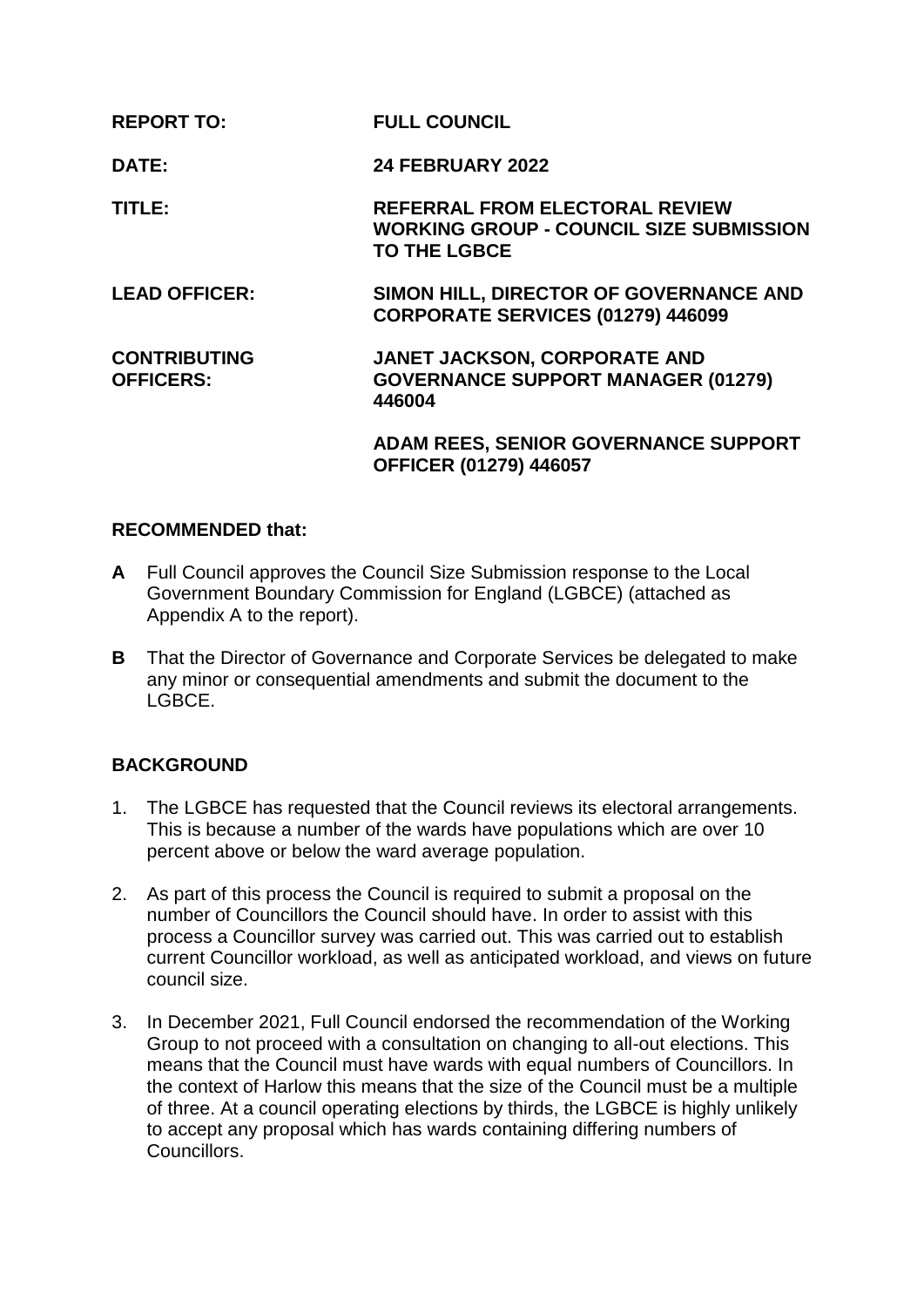4. The Working Group considered the council size submission document on the premise of three possible outcomes: A small reduction in size; no change in size; or a modest increase in size. A copy of the original report to the Working Group is attached as Appendix B.

## **ISSUES/PROPOSALS**

- 5. The Councillor survey highlighted a number of factors that have changed since the previous review. How Councillors work has changed significantly, with a much greater emphasis on digital communication and engagement. The rise of social media has led to far more interaction with the public.
- 6. Councillors generally feel able to cope with the current workload, but the Working Group felt this would change as newer developments became populated over the next five years. It should be noted the LGBCE will only consider expected population growth over the next five years which is within Harlow.
- 7. The Working Group also stressed that there is often work which Councillors would like to do, but decide against doing due to other workload. An increase in the number of Councillors would create extra capacity.
- 8. Additionally, the Working Group are of the view that increasing the number of wards to 12 will give greater flexibility to achieve better warding arrangements in the next stage of the process.
- 9. The draft response emphasises the recent rises in workload experienced by Councillors, in addition to further increases that are expected. It was evident from the Working Group's discussion that there were concerns about Councillor capacity over the next few years if there wasn't an increase in the number of Councillors.
- 10. There was unanimous agreement amongst the Working Group that an increase in three Councillors to 36 would be prudent. This equates to an additional ward.

## **Next Steps**

- 11. Once submitted, the LGBCE will consider, at a Commission meeting in April, whether it feels the arguments put forward in the submission form justify a change in the size of the Council. The LGBCE will notify the Council on the number of Councillors it should have.
- 12. The Council is also required to submit proposals on ward boundaries. The Working Group will be starting its initial work on this shortly. Its proposals will be informed by the LGBCE's decision on council size. These will also be subject to Full Council's endorsement in July and approval by the LGBCE.
- 13. The changes to council size and ward boundaries will have effect from 2024 elections. As has been set out in previous reports, the elections in 2024 are